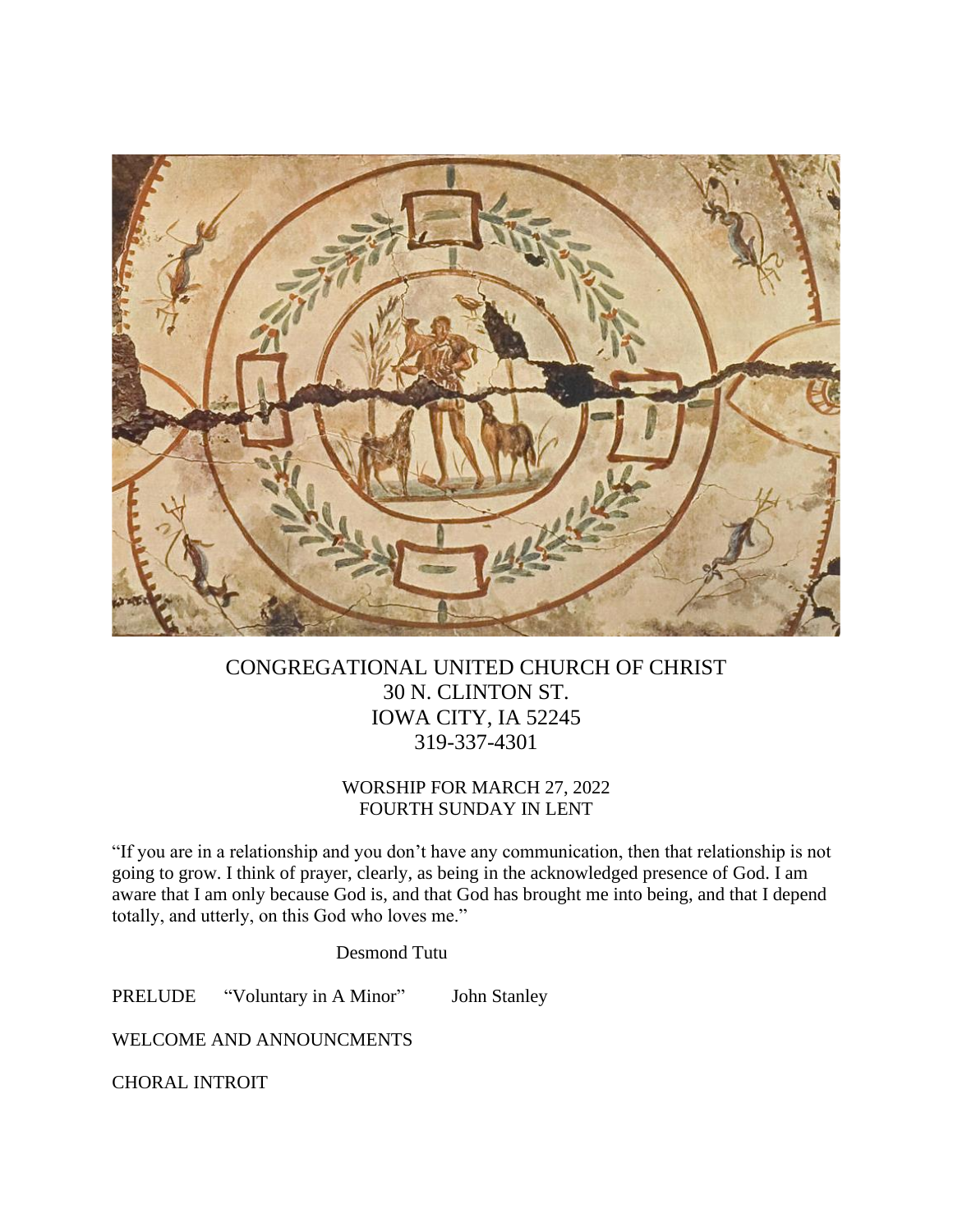#### CALL TO WORSHIP

God hears our voices in the morning and hearkens to the sound of our cries.

**God know the intention of our hearts and is not deceived by actions that seem noble.** We are not here to boast, but to pray, and to glory only in the love of God. **God pours out steadfast love in abundance and leads us in the ways of righteousness.**

HYMN 479 "Praise, My Soul, the God of Heaven" **Praise, my soul, the God of heaven; glad of heart your carols raise; rescued, healed, restored, forgiven who, like me, should sing God's praise? Alleluia! Alleluia! Praise the Maker all your days!**

**Praise God for the grace and favor shown our forebears in distress; God is still the same forever, slow to chide, and swift to bless: Alleluia! Alleluia! Sing our Maker's faithfulness!**

**Like a loving parent caring, God knows well our feeble frame; gladly all our burdens bearing, still to countless years the same. Alleluia! Alleluia! All within me, praise God's name!**

**Angels, teach us adoration, you behold God face to face; sun and moon and all creation, dwellers all in time and space. Alleluia! Alleluia! Praise with us the God of grace!**

#### OPENING PRAYER

**Gracious God, you breathed into dust the spirit of life, creating us to serve you and our neighbors. Your love for all that you made is without end. Through these lengthening days, continue to call forth our prayers and acts of tenderness, and strengthen us to face our mortality, that we may reach with confidence for your mercy, in Jesus Christ our Lord. Amen.**

ANTHEM "Like as the Hart Desireth the Waterbrooks" Herbert Howells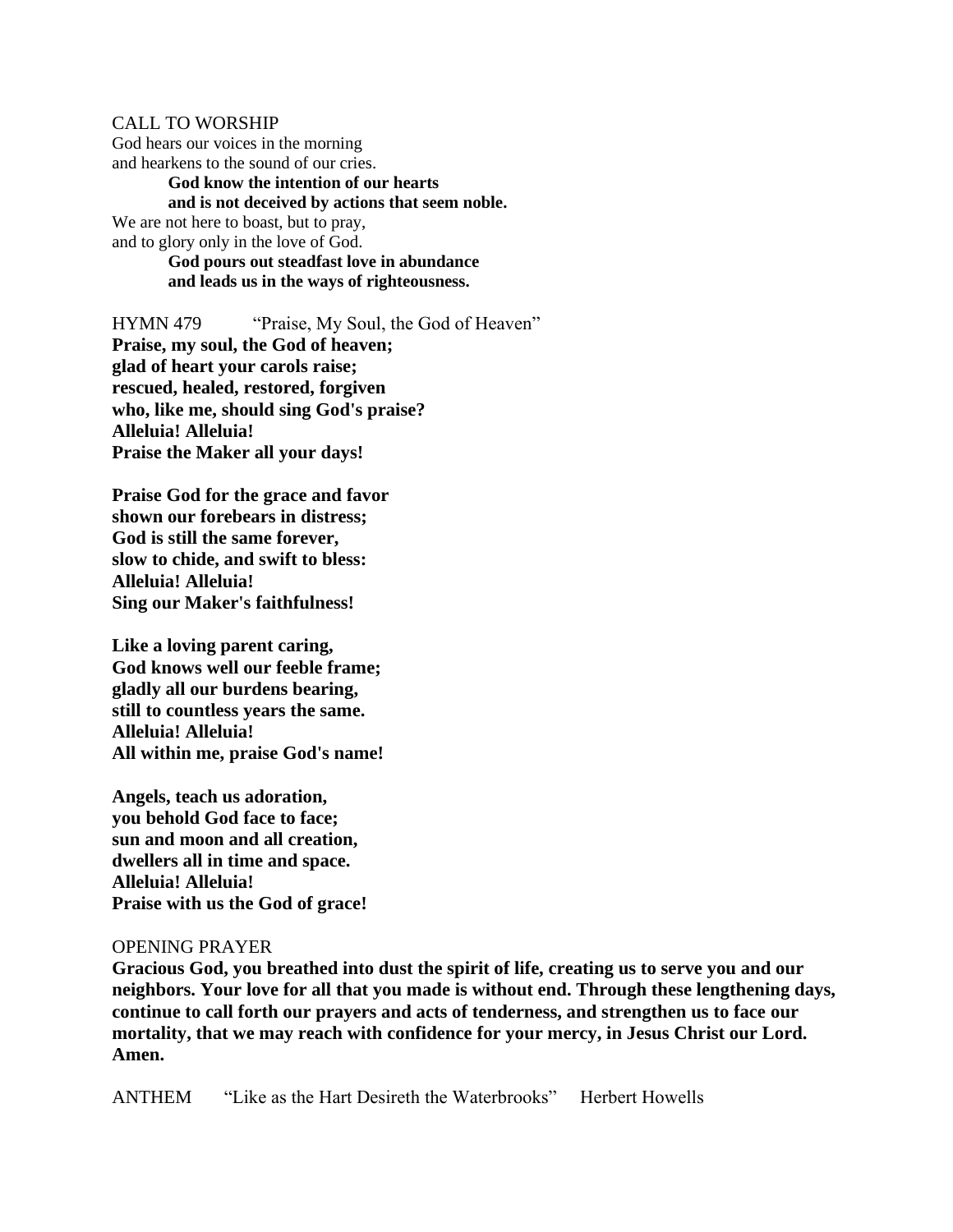#### TIME OF PRAYER

Prayers of the People Silent Prayer The Prayer of Our Savior

**Our Father, who art in heaven, hallowed be thy name, thy kingdom come, thy will be done, on earth as it is in heaven. Give us this day our daily bread; and forgive us our debts, as we forgive our debtors; and lead us not into temptation, but deliver us from evil. For thine is the kingdom, and the power, and the glory, forever. Amen.** Choral Response

#### SERVICE OF GIVING

Invitation Offertory "Largo" Maurice Greene \*Response **Praise God, from whom all blessings flow, Praise God, all creatures here below, Praise God above, you heavenly hosts Creator, Christ, and Holy Ghost. Amen. \***Prayer of Dedication

(At this time, children are dismissed to attend Children's Church.)

SCRIPTURE LESSON Genesis 3:1-14

#### PSALM 139

Lord, you have searched me out and known me; you know my sitting down and my rising up; you discern my thoughts from afar.

## **You trace my journeys and my resting-places**

**and are acquainted with all my ways**

Indeed, there is not a word on my lips, but you, O Lord, know it altogether.

## **You press upon me behind and before**

**and lay your hand upon me.**

Such knowledge is too wonderful for me; it is so high that I cannot attain to it.

## **Where can I go then from your Spirit? where can I flee from your presence?**

If I climb up to heaven, you are there; if I make the grave my bed, you are there also.

**If I take the wings of the morning**

#### **and dwell in the uttermost parts of the sea,**

even there your hand will lead me and your right hand hold me fast.

**If I say, "Surely the darkness will cover me,**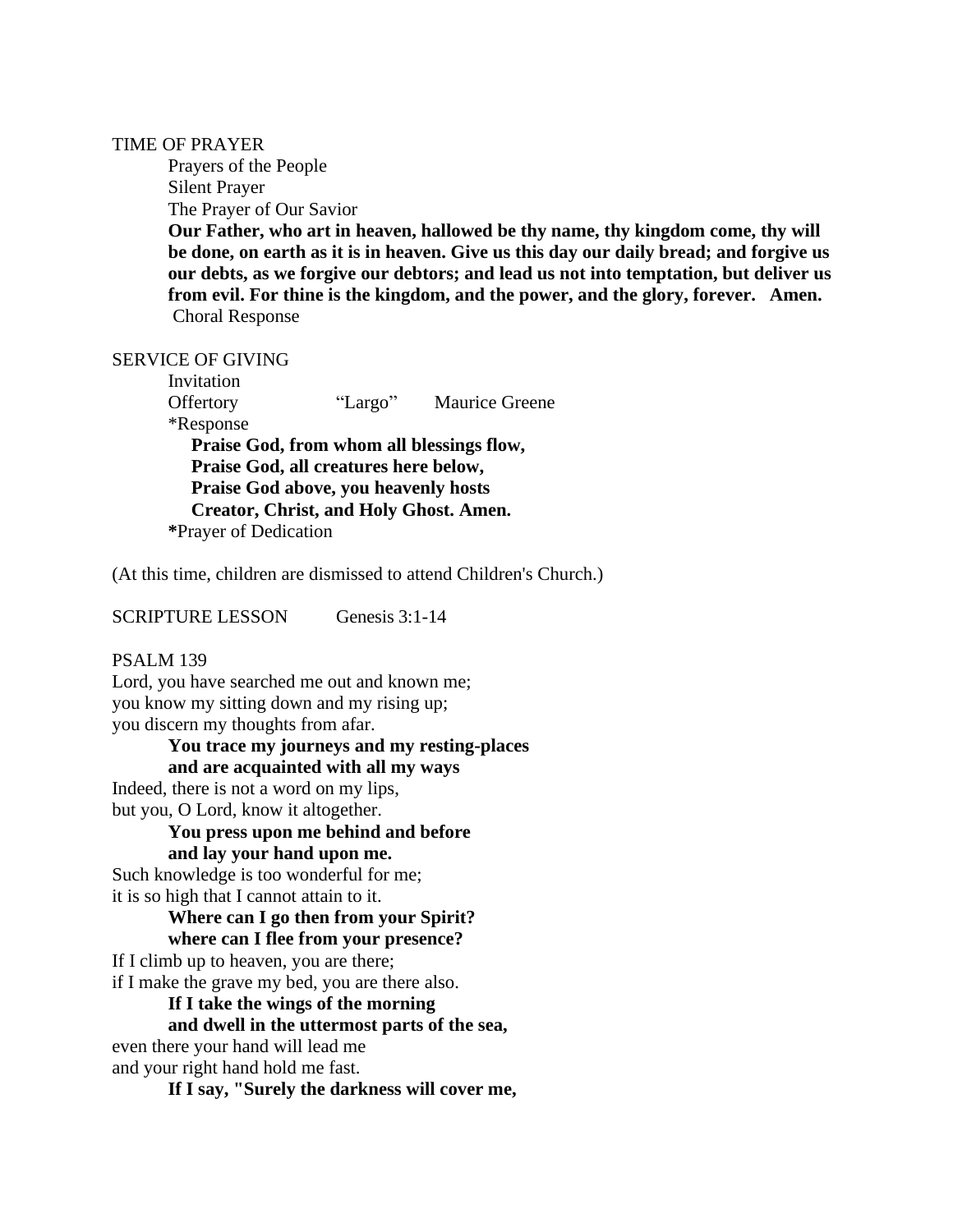**and the light around me turn to night,"**

darkness is not dark to you;

the night is as bright as the day;

darkness and light to you are both alike.

# **How deep I find your thoughts, O God!**

**how great is the sum of them!**

If I were to count them, they would be more in number than the sand; to count them all, my life span would need to be like yours.

**Search me out, O God, and know my heart;**

**try me and know my restless thoughts.**

## **[Unison]**

**Look well whether there be any wickedness in me and lead me in the way that is everlasting.**

SCRIPTURE LESSON Luke 15:1-10

SERMON "Hide and Seek"

\*HYMN (insert) "By Gracious Powers" **By gracious powers so wonderfully sheltered, and confidently waiting, come what may, we know that God is with us night and morning and never fails to greet us each new day.**

**Yet is this heart by its old foe tormented, still evil days bring burdens hard to bear; O give our frightened souls the sure salvation for which, O Lord, you taught us to prepare.**

**And when this cup you give is filled to brimming with bitter suffering, hard to understand, we take it thankfully and without trembling, out of so good and so beloved a hand.**

**Yet when again in this same world you give us the joy we had, the brightness of your sun, we shall remember all the days we lived through, and our whole life shall then be yours alone.**

## \*BENEDICTION

\*CHORAL RESPONSE

POSTLUDE "Praise, My Soul, the God of Heaven" Timothy Flynn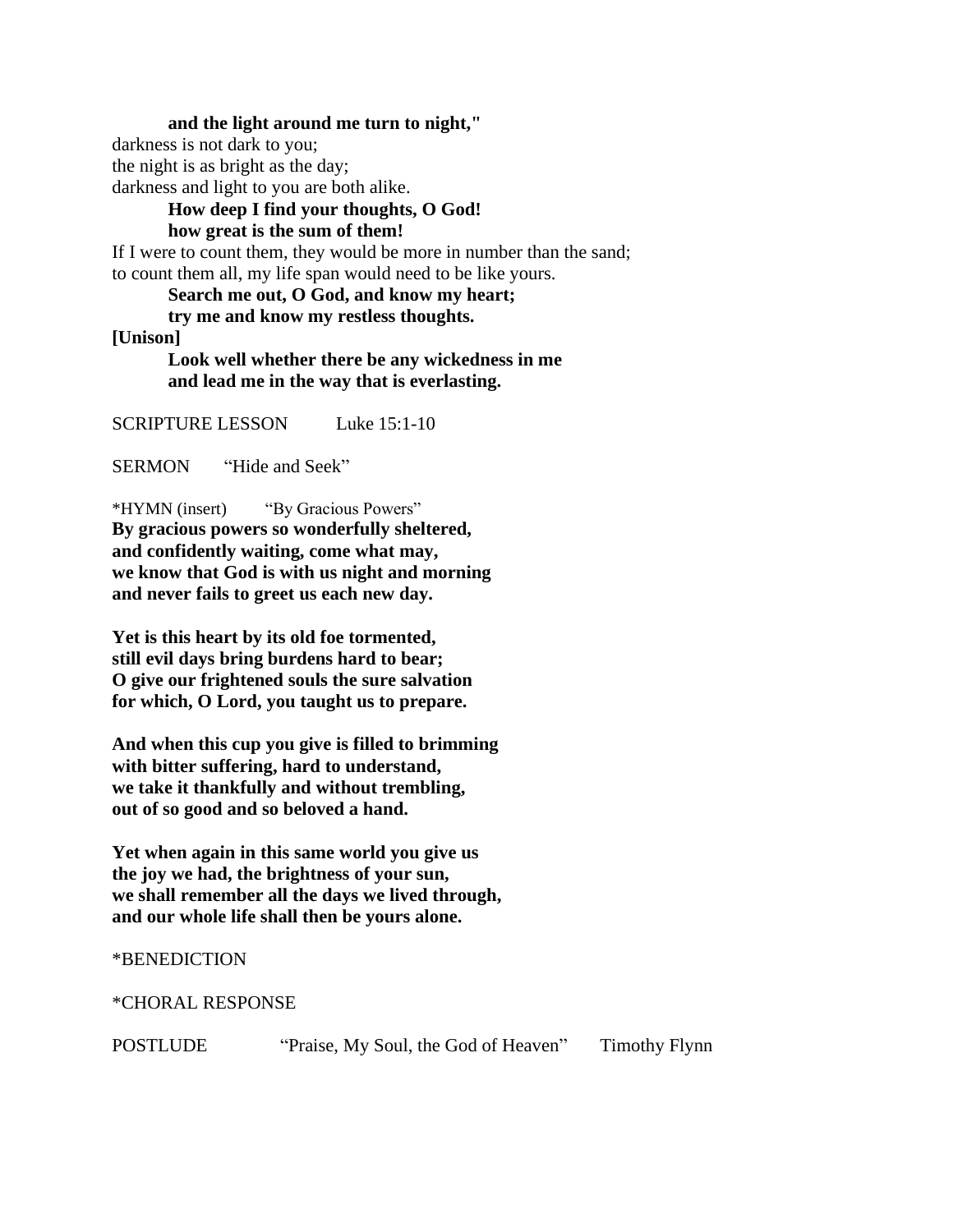"Praise, My Soul, the God of Heaven, Text: Henry F. Lyte, 1834; adapt Ecumenical Women's Center and Ruth Duck, 1974. Reprinted with permission under ONE LICENSE #A-715458. "By Gracious Powers," Fred Pratt Green Text: © 1974, Hope Publishing Company. Reprinted with permission under ONE LICENSE #A-715458. All rights reserved.

| Minister:                        | The Rev. Bill Lovin    |
|----------------------------------|------------------------|
| Director of Children's Programs: | The Rev. Ann Molsberry |
| Organist:                        | <b>Bill Crouch</b>     |
| <b>Choir Director</b>            | Chris Nakielski        |
| <b>Office Manager</b>            | Jenn Harden            |

# **WE'RE GLAD THAT YOU HAVE JOINED US FOR WORSHIP THIS MORNING.** We

are putting the safety of both the vaccinated and the unvaccinated in our congregation and the community first. Masks are required for all people in all parts of the building. We will keep social distance in the pews. While there is no coffee hour, worshippers may talk with each other in Rockwood Hall as they leave.

# **IMPORTANT DATES IN LENT AND EASTER**

(As with all things as the pandemic continues, these dates, times, and places are subject to change.)

- April 3—Fifth Sunday in Lent: Communion Sunday
- April 10—Palm Sunday: Worship with Distribution of Palms, One Great Hour of Sharing **Offering**
- April 14 Maundy Thursday: Worship in the Sanctuary at 7:00 p.m.; Communion and Service of Tenebrae
- April 15, Good Friday: Worship in the Sanctuary at Noon
- April 17, Easter Sunday: Early Service 8:00 a.m.; Easter Breakfast; 8:30 a.m.; Festival Easter Service in the Sanctuary at 10:15 a.m.

"The flowers appear on the earth, the time of singing has come . . ." (Song of Solomon 2:12) **PLEASE HELP "SHOWER" THE SANCTUARY WITH FLOWERS**: Starting the first Sunday in April, the 3<sup>rd</sup>, please feel empowered to bring flowering plants to fill the sanctuary by Easter. If the Easter lilies, tulips, crocus or daffodils are a memorial for a loved one, please let the office know.

**COFFEE HOUR RESUMES AFTER WORSHIP ON SUNDAY, APRIL 3.** The Deacons will once again be serving coffee—and, yes, donut holes—after worship. Rockwood Hall will be open for conversation. Masks will be optional.

# **THANKS TO EVERYONE WHO GAVE TO THE SPECIAL OFFERING TO SUPPORT THE UKRAINIAN CRISIS RESPONSE FUND OF CHURCH WORLD SERVICE.** We

have received over \$3,000 for this offering to help provide humanitarian assistance to people displaced as a result of the was and bolster partners in Europe to serve the most vulnerable. More information can be found at [www.cwsglobal.org/appeals/ukraine-crisis-response-fund/.](http://www.cwsglobal.org/appeals/ukraine-crisis-response-fund/) You can still give—please put "Church World Service" on the memo line of your check.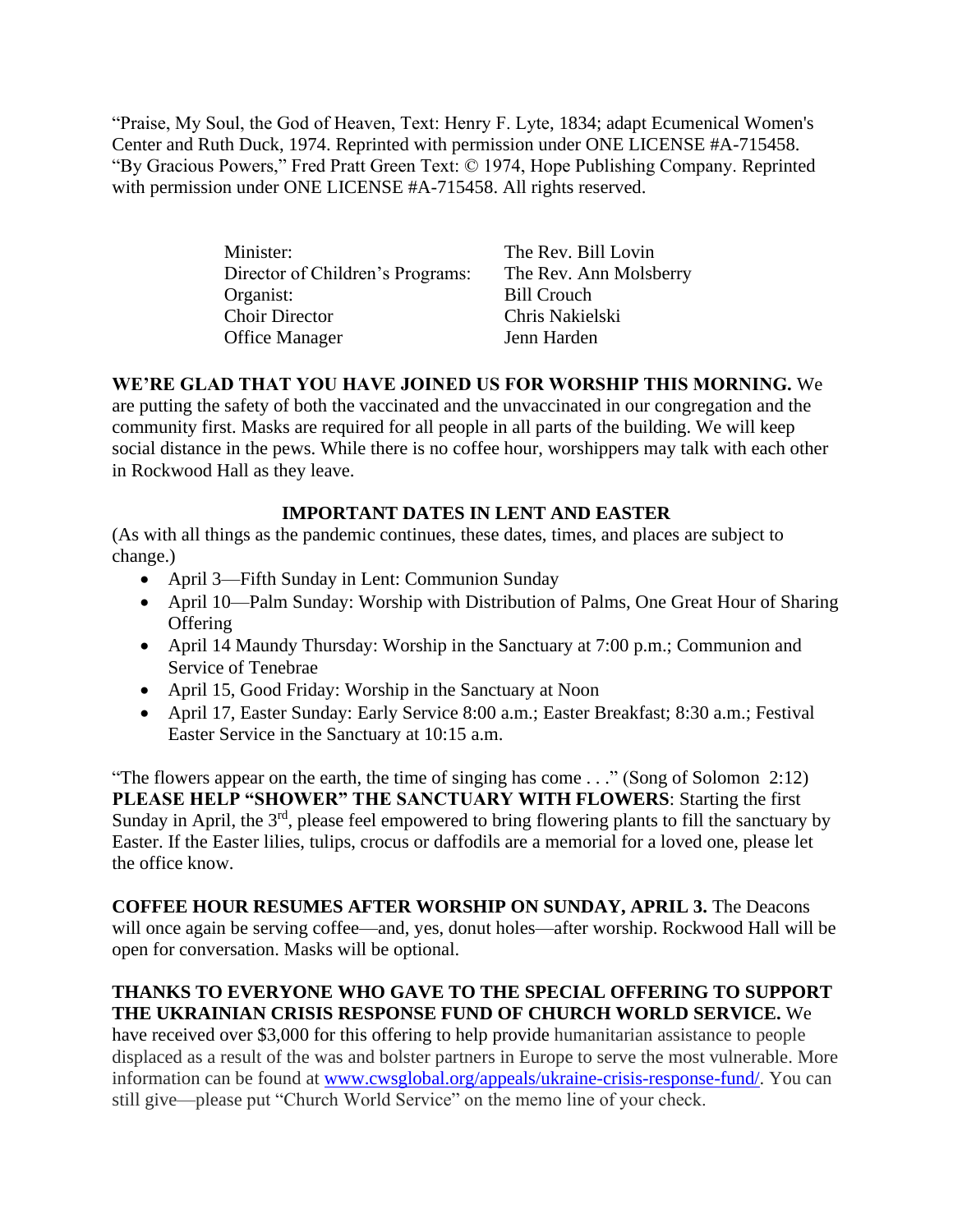**THE CHURCH COUNCIL IS FORMING A SAFETY COMMITTEE** to review building security and related issues. If you would like to be a part of this important work, please talk with Tom Mittman or call the church office at 319-337-4301.

**LENT BIBLE STUDY LOOKS AT LUKE:** We are looking at the ministry of Jesus in the Gospel of Luke. Together we watch what Jesus does, listen to what he says, and go where he goes. All of this will lead to an exploration of the last week of his life near the end of the Gospel. We meet together by Zoom at 7:00 p.m. on Wednesday evenings through April 6. There's still time to join the group. Please consider being a part of this study as we move together through Lent. If you are interested or have questions, please call Bill Lovin at the church (319-337-4301) or email him at *uccicrev@uccic.org*.

**ONE GREAT HOUR OF SHARING:** On Palm Sunday, April 10, we will dedicate our One Great Hour of Sharing (OGHS) offering. This offering has long been an important part of the life of our congregation. For many years now, we have been on the list of Top 100 giving churches.

This year's theme, "Love Remains," comes from Paul's well-known words: "And now these three remain: faith, hope and love. But the greatest of these is love." (1 Cor. 13:13) In a world where communities are being displaced by the catastrophes of war, famine, and natural disaster, our congregation joins with many others in standing in faith, hope, and love with those who seek to move beyond the trauma of displacement toward the promise of healing and peace. Your generous gift will support the relief work of not only the UCC but also many other denominations united in caring for refugees, in providing medical care, and in disaster recovery efforts. You can watch videos about the work that OGHS makes possible [by clicking here:](https://www.ucc.org/oghs_oghs-videos/)

Let us join in this great tradition and give generously, not because we have to, but because we can.



Want to give online? Scan the QR code for our giving app. Your giving makes a world of difference.

**WE ARE NOW LIVE STREAMING OUR WORSHIP SERVICES AT 10:15 ON SUNDAY MORNING.** You can join us online in real time at [https://vimeo.com/event/1424751.](https://vimeo.com/event/1424751) This streaming address is the same each week.

**RECORDINGS OF THE WORSHIP SERVICES** are posted after worship on Sunday at [https://vimeo.com/channels/1547852.](https://vimeo.com/channels/1547852) The recordings remain up permanently, so you can watch past worship services at your convenience or recommend them to a friend.

**FLOWERS FOR WORSHIP SERVICES—**If you would like to contribute flowers for the worship services on upcoming Sundays please call the office to let Jenn know or sign up on the sheet in Rockwood Hall.